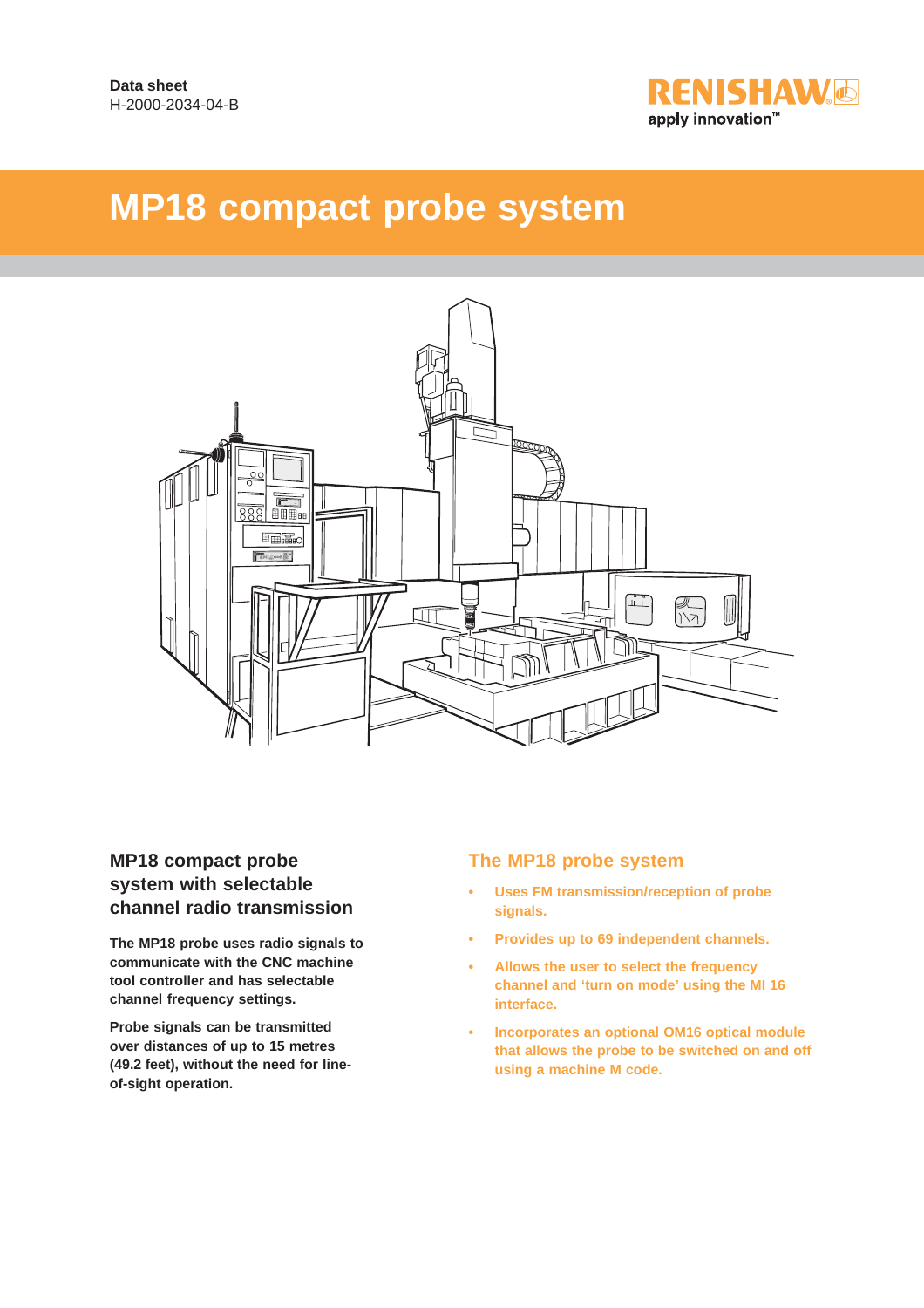#### **System overview**



#### **System components**

- **Shank** available from Renishaw
- **Shank adaptor**
- **MP18** radio transmission probe, or **MP18-S** radio transmission probe with shank switch for probe switch on/off
- **MI 16 interface unit** (cable link to CNC controller)
- **RMM2** antenna (two supplied)
- **OM16 optical module** probe switch on/off (optional)
- **PSU3 power supply unit** power for MI 16 (optional)

#### **System operation**

The probe assembly is stored in the machine tool changer as any other tool, and is transferred to the machine spindle for probing routines. The probe head acts as an omnidirectional switch and is effective in the  $\pm X$ ,  $\pm Y$  and  $\pm Z$  directions.

During operation, the probe stylus is driven against a workpiece feature. On contact, the radio module probe (RMP3) transmits a signal to both antennae (RMM2) using frequency modulated (FM) radio waves, thereby recording the contact position.

#### **Radio transmission frequency**

The frequency range is divided into separate channels, each channel having a typical bandwidth of 25 kHz, to permit many systems to operate in close proximity without the danger of interference. The operating channel is programmed by push buttons on the MI 16.

The signals received by each RMM2 pass via coaxial cable to the MI 16 machine interface, which decodes and converts them into solid state relay (SSR) outputs for use by the machine tool's CNC controller.

The time delay between the probe's stylus contacting the workpiece and the MI 16 machine interface providing an output signal to the CNC controller is 12 ms ±10 µs.

#### **MI 16**

The MI 16 machine interface draws 24 V d.c. power from the CNC machine and presents a load of up to 500 mA. Alternatively, power can be supplied from a Renishaw PSU3 power supply unit, which is mains-powered and suitable for use worldwide.

#### **OM16 (optional)**

An M code causes the OM16 optical transmission module to send probe switch on/off signals to the RMP3.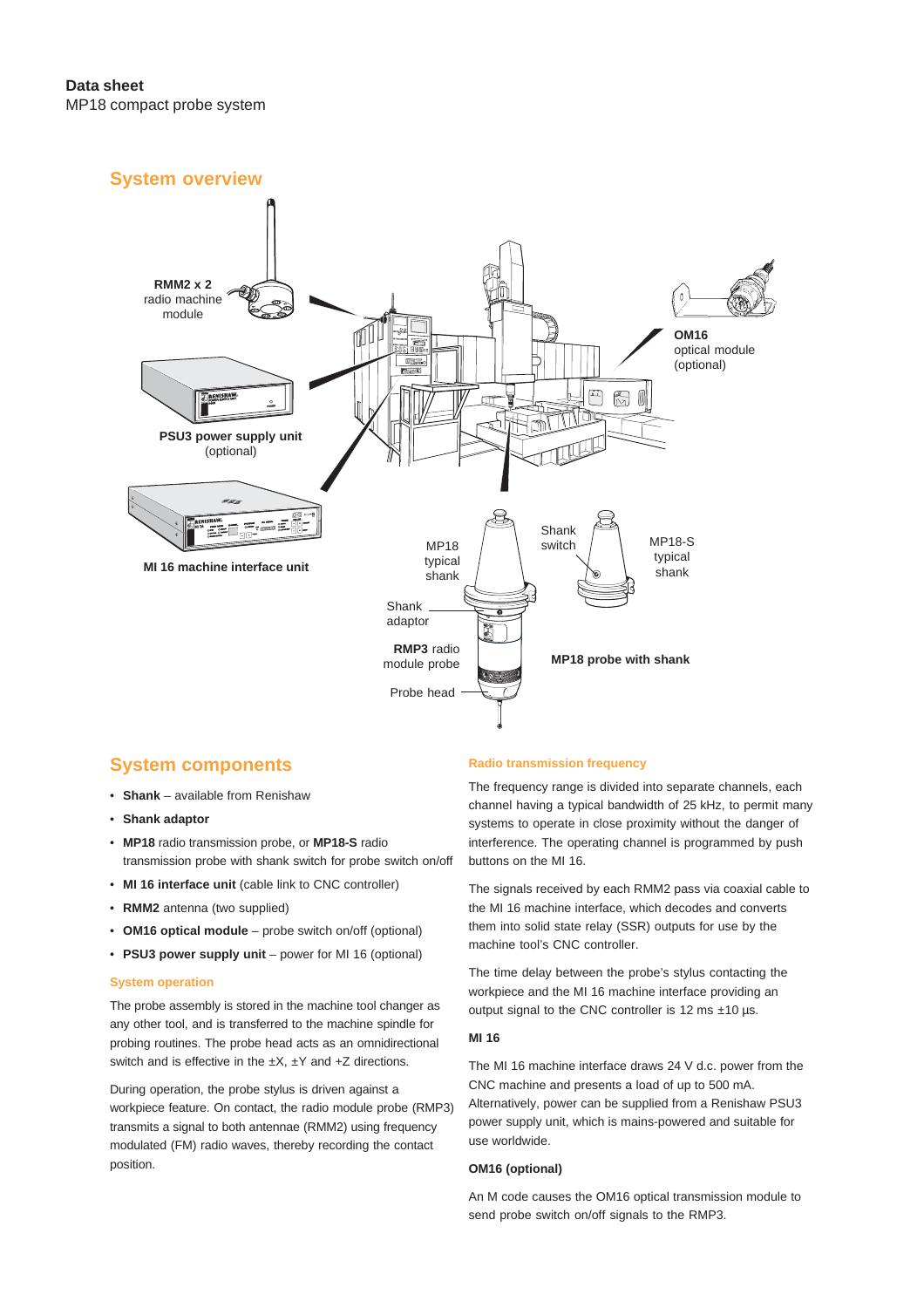# **RENISHAW** apply innovation™

## **MP18 probe switch on/switch off options**

The MP18 offers the 'switchon'/'switch-off' modes shown on the right; the mode is selected using the MI 16 machine interface.

The 'turn off timeout' can be set to 30 s (±1 s) or 180 s  $(\pm 1 s)$ .

The MP18-S, which is supplied with a dedicated shank incorporating a shank switch, is designed to switch on when the shank is inserted into the machine spindle and switch off when the shank is removed from the machine spindle. Again, this option is selectable via the MI 16 machine interface.

#### **Mode Switch on method Switch Switch** off **method M code (optical) on-off** An optical signal, generated by the OM16 in response to a machine M code, switches the RMP3 on. An optical signal, generated by the OM16 in response to a machine M code, switches the RMP3 off. **M code on (optical) timeout off** An optical signal, generated by the OM16 in response to a machine M code, switches the RMP3 on. The RMP3 will switch off once the timeout period elapses since the last probe trigger, or since the RMP3 was last switched on (whichever was later). **Spin on-off** The RMP3 is switched on by rotating it in the machine's spindle at 500 rpm (±50 rpm). A minimum spin of 1 second is recommended to ensure reliable switch on. The RMP3 is switched off by rotating it in the machine's spindle at 500 rpm (±50 rpm). A minimum spin of 1 second is recommended to ensure reliable switch off. **Spin on timeout off** The RMP3 is switched on by rotating it in the machine's spindle at 500 rpm (±50 rpm). A minimum spin of 1 second is recommended to ensure reliable switch on. The RMP3 will switch off once the timeout period elapses since the last probe trigger, or since the RMP3 was last switched on (whichever was later). **MP18-S shank switch** The RMP3 is switched on when the probe is mounted in the machine's spindle. The RMP3 is switched off when the probe is removed from the machine's spindle.

#### **Important**

Ensure that the shank switch is not depressed when the probe is stored in the machine tool carousel.

### **Typical battery life**

| <b>Battery type</b>                         | <b>Standby</b> | 5% usage<br>$(72 \text{ min/day})$ | <b>Continuous</b> | Low battery warning                                                                                                              |  |
|---------------------------------------------|----------------|------------------------------------|-------------------|----------------------------------------------------------------------------------------------------------------------------------|--|
| <b>Alkaline PP3</b><br>MN1604<br>(Duracell) | 365 days       | 31 days                            | 38 hours          | The MP18/MP18-S with an alkaline battery<br>will typically continue to operate for 6 hours<br>continuously or 5 days at 5% usage |  |
| <b>Lithium PP3</b><br>U9VL-FP               | 730 davs       | 64 davs                            | 80 hours          | (72 minutes/day) after the MI 16 'LOW<br>BATTERY' LED illuminates.                                                               |  |

### **Radio frequencies and transmission range**

| Country<br>or region | <b>Nominal</b><br>transmission<br>frequency<br>Mhz | Number of<br>transmission<br>channels | <b>Channel</b><br>separation<br>kHz | Operating<br>range<br>metres (feet) |
|----------------------|----------------------------------------------------|---------------------------------------|-------------------------------------|-------------------------------------|
| EU                   | 433                                                | 69                                    | 25                                  | 15(49.2)                            |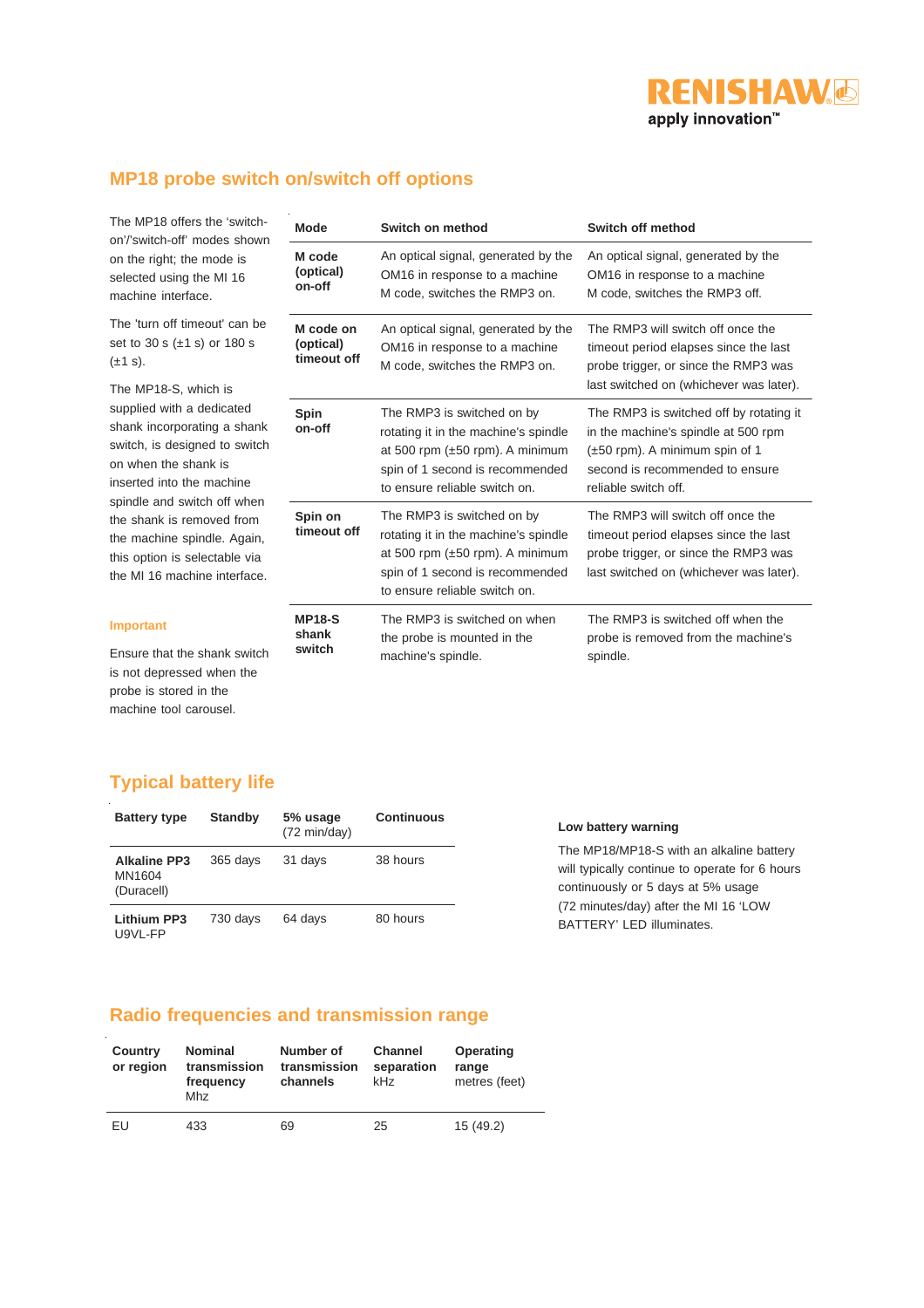### **MP18 radio transmission probe**



### **Specification**



| <b>Primary application</b>                                 | Inspection probe for machining<br>centres         |                                |  |
|------------------------------------------------------------|---------------------------------------------------|--------------------------------|--|
| <b>Sense directions</b>                                    | 5-way $X_{\pm}$ , $Y_{\pm}$ , $Z_{+}$             |                                |  |
| <b>Trigger force</b><br>using 50 mm                        | X/Y lowest                                        | 0.75 N / 75 gf<br>(2.64 ozf)   |  |
| $(1.97$ in) long stylus *                                  | X/Y highest                                       | 1.4 N $/$ 140 gf<br>(4.92 ozf) |  |
|                                                            | 7                                                 | 4.20 N / 420 gf<br>(14.83 ozf) |  |
| Overtravel                                                 | ΧY                                                | $17.5^\circ$                   |  |
|                                                            | $\overline{z}$                                    | 8 mm (0.31 in)                 |  |
| Sealing                                                    | IPX8 (BS 5490, IEC 529)<br>100 kPa (1 atmosphere) |                                |  |
| Repeatability<br>(maximum 20 value<br>in any direction) ** | 1.0 $\mu$ m (0.00004 in)                          |                                |  |

**Stylus overtravel limits**

| <b>Stylus length</b> | XIY                       | 7                    |
|----------------------|---------------------------|----------------------|
| 50 mm (1.96 in)      | $21.5$ mm<br>$(0.84)$ in) | 8 mm<br>$(0.31)$ in) |
| 100 mm (3.93 in)     | 36.5 mm<br>$(1.44$ in)    | 8 mm<br>$(0.31)$ in) |

\* Trigger forces vary around the stylus seating

\*\* at test velocity of 480 mm/min (1.57 ft/min)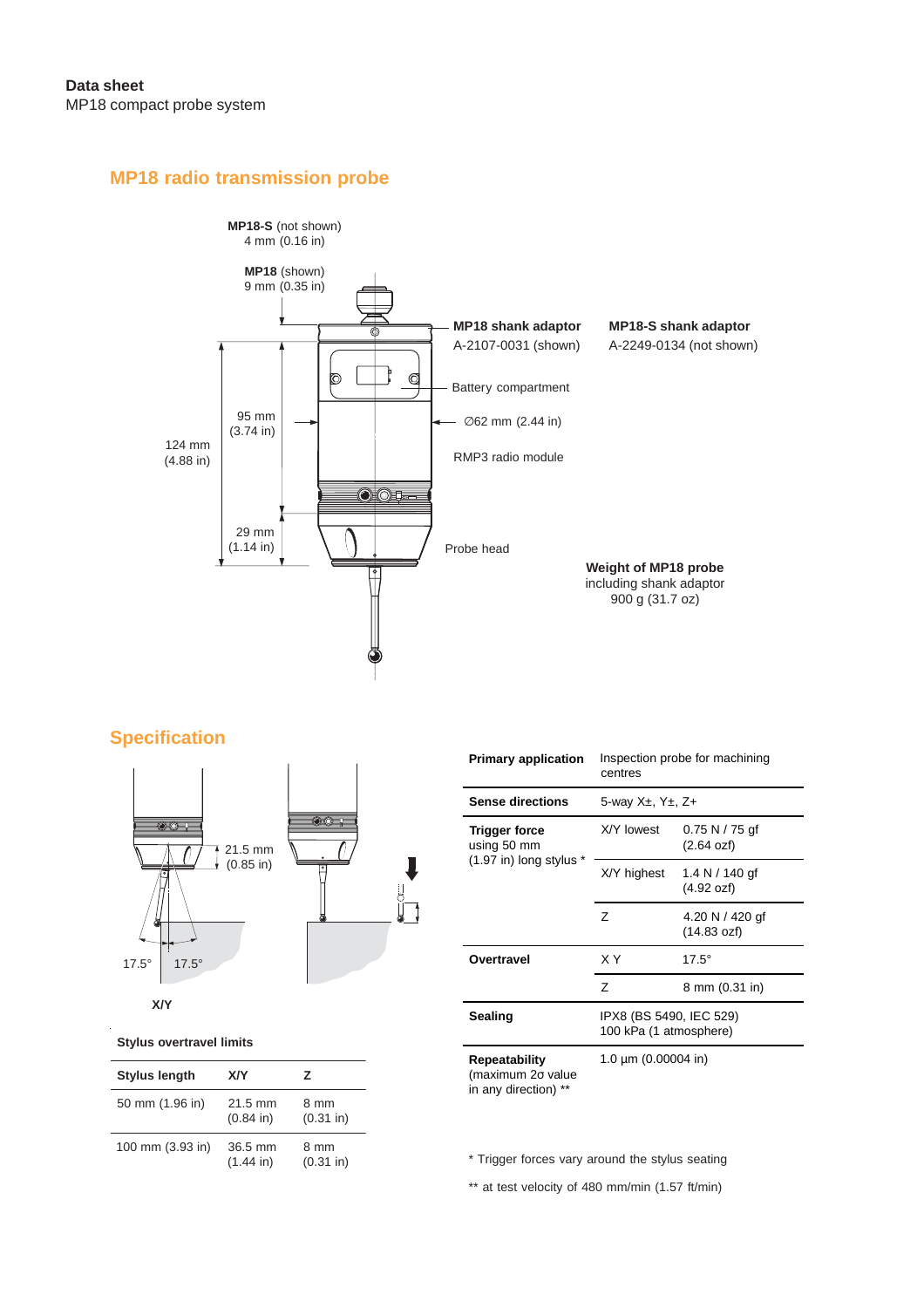

#### **RMM2 radio machine module**



The RMM2 is an antenna which receives radio signals from the probe (RMP3) and passes the signals, via a cable, to the MI 16 interface.

Two RMM2 units are supplied with each probe system. The system can operate with a single RMM, but it may then be vulnerable to "dead spots" where reflections mask some or all of the radio signals.

#### **Shank and shank adaptor for MP18**

The MP18-S shank with shank switch is supplied by Renishaw's Styli and Custom Products division.

Renishaw supplies a variety of probe-ready shanks conforming to DIN 2080, DIN 69871, ANSI B5.50-1985 (CAT) and BT. For further information on the range and size of shanks available, please refer to Renishaw data sheet part number H-2000-2011.

The shank adaptor connects the MP18/MP18-S to the shank. Two types of shank adaptor are available:

- A-2107-0031for the MP18 probe
- A-2249-0134 for the MP18-S probe

Dimensions **A** and **B** are shown on data sheet H-2000-2011

Each RMM2 is supplied with 10 metres of coaxial cable to allow connection of the unit to the MI 16 machine interface. Additional antenna extension cables are available in 10 metre lengths.

The base of each RMM2 incorporates five permanent magnets to allow temporary attachment to a suitable metal surface. Alternatively, three M4 clearance holes are provided within the base to allow permanent fixing if required.

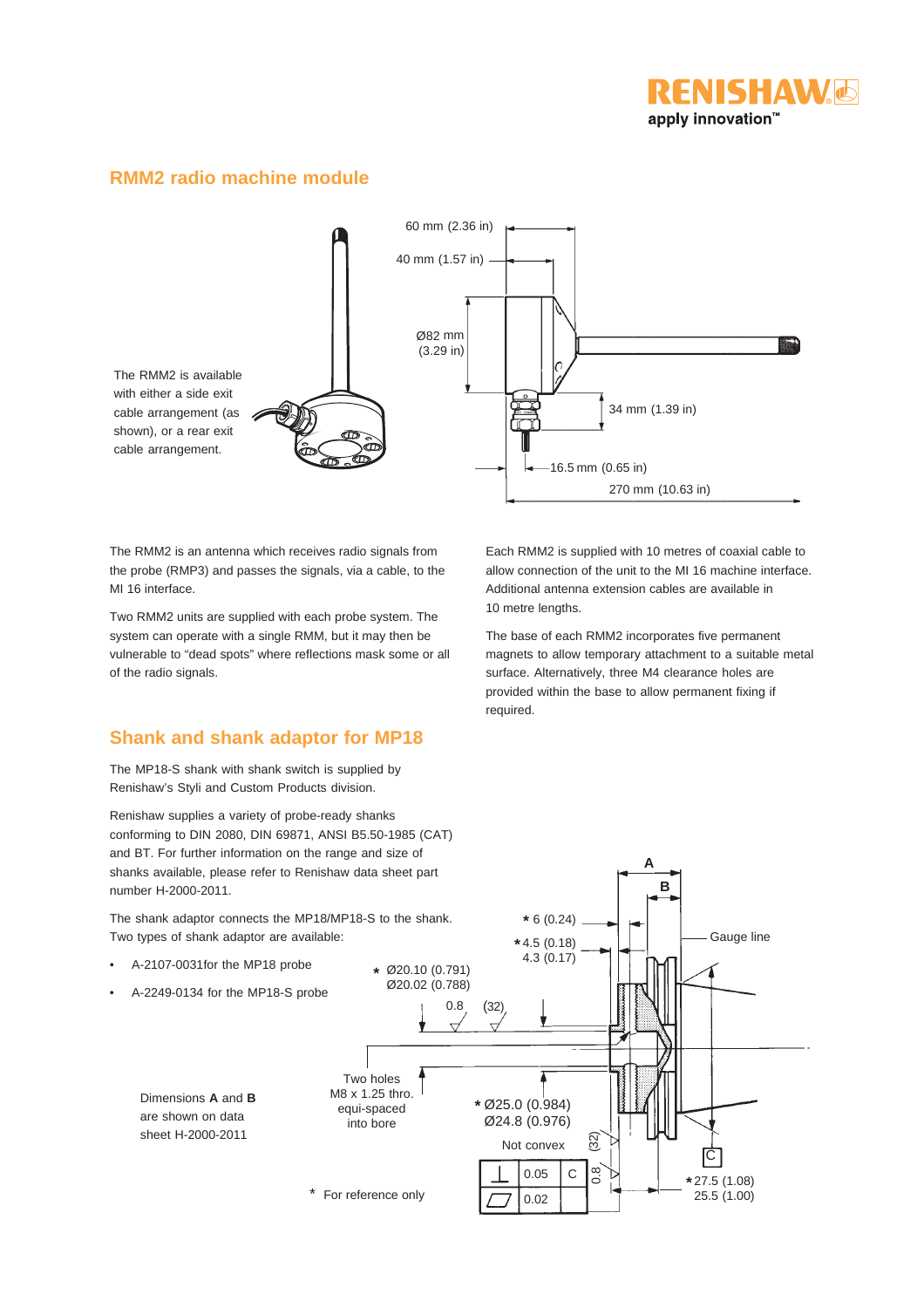### **MI 16 machine interface**



The MI 16 machine interface is a radio receiver which converts probe signals into an acceptable form for the CNC machine controller.

#### **Front panel features**

The front panel displays system status information. Push buttons are used to select the RMP3 radio channel frequency, and the start mode, when the OM16 short range optical link is fitted.

All connections to the machine controller, the power supply input, the RMM2s and the optional OM16 are located on the rear panel of the MI 16 interface.

#### **MI 16 output signals**

There are four solid state relay (SSR) outputs, comprising two probe complimentary outputs, an error output and a low battery output.

Each output has a maximum current of ±40 mA and a maximum voltage of ±50 V peak. The output waveforms are as shown below.

#### **MI 16 output waveforms**

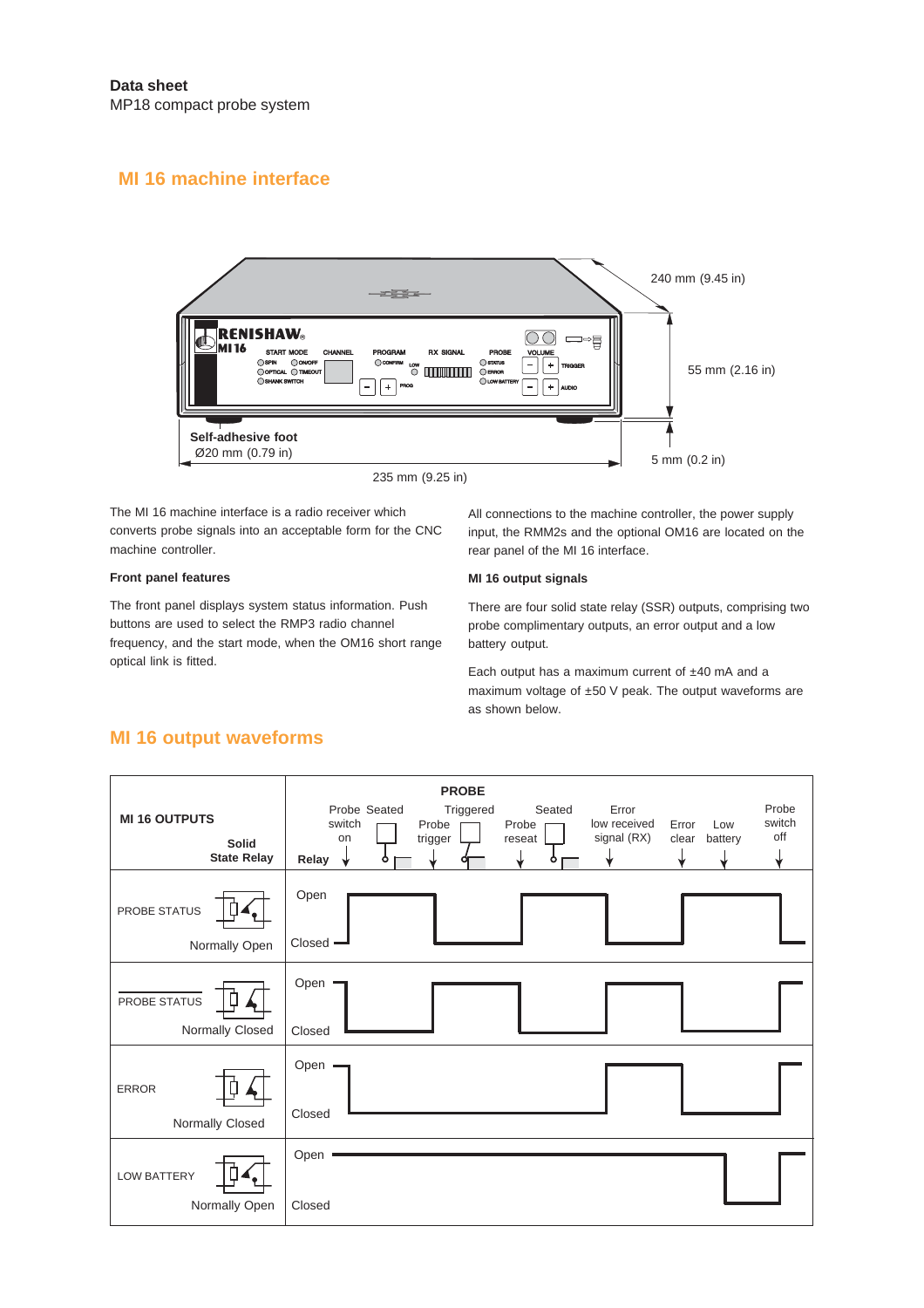

### **PSU3 power supply unit (optional)**

In instances where it is not possible for the MI 16 machine interface to draw its 24 V d.c. ±10% power supply from the CNC machine, a Renishaw PSU3 power supply unit is available.

The PSU3 uses mains input voltage and presents a load of up to 500 mA. It is designed for use worldwide.

> **Self-adhesive foot** Ø12,7 mm (0.5 in)



#### **OM16 optical module (optional)**



The OM16 is an optional, optical transmission module, which provides the additional facility of M code activation and deactivation of the RMP3.

It is designed to be mounted on the machine tool via the mounting bracket supplied, or alternatively it can be mounted directly on the machine guarding using the two M32 x 1.5 locknuts provided. Each OM16 is supplied with 25 metres of cable as standard.